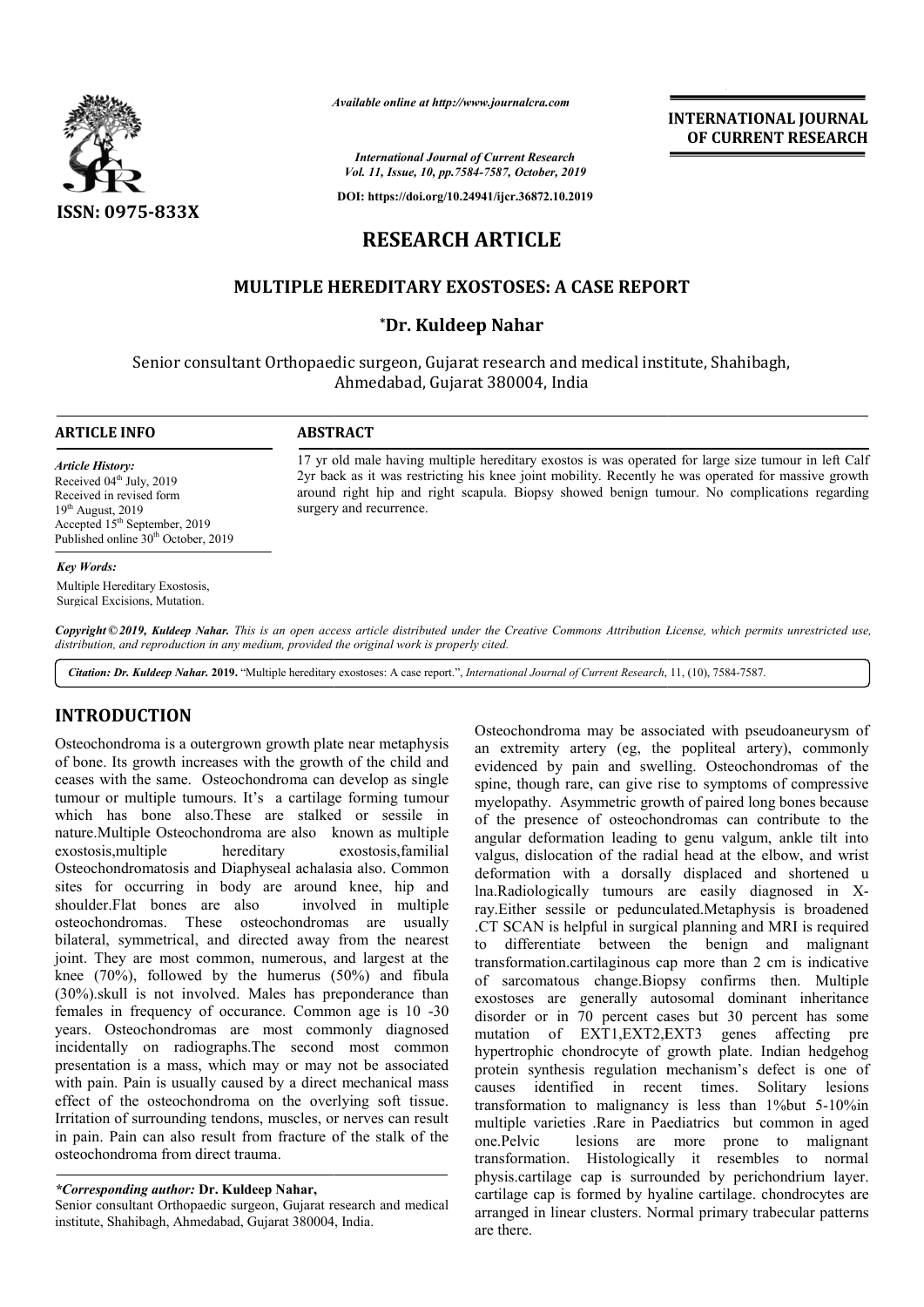

**Huge mass at Right knee posterior fibula .preop and post op X-ray.intraop pictures**



**Massive tumour around Right hip posterior aspect Preop and post op X-ray.intraop picture**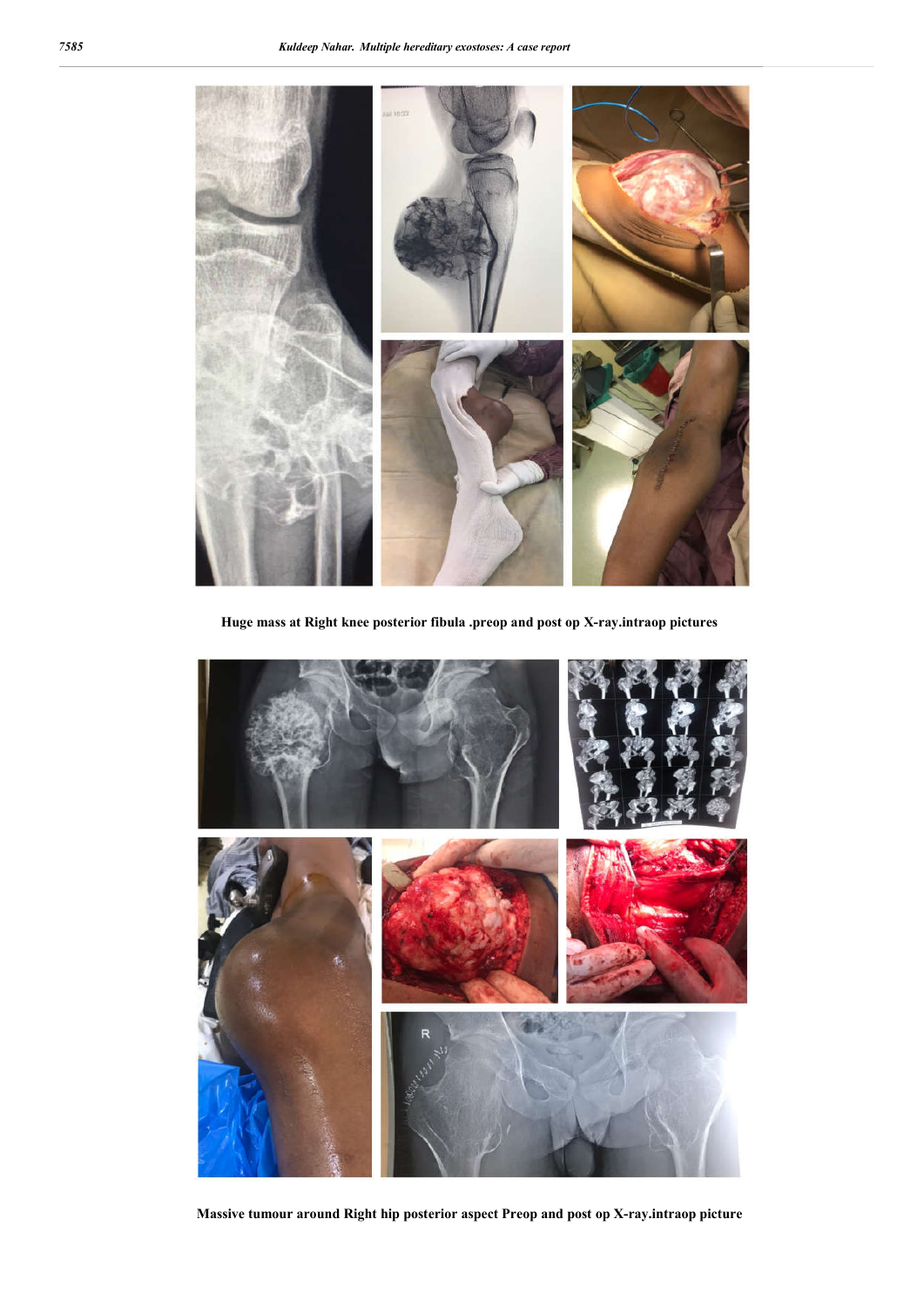

**Large tumour Rt scapula dorsal region .preop and post op X-ray.intraop picture**



**Clinical appearance of achondroplasia and growth disturbances**